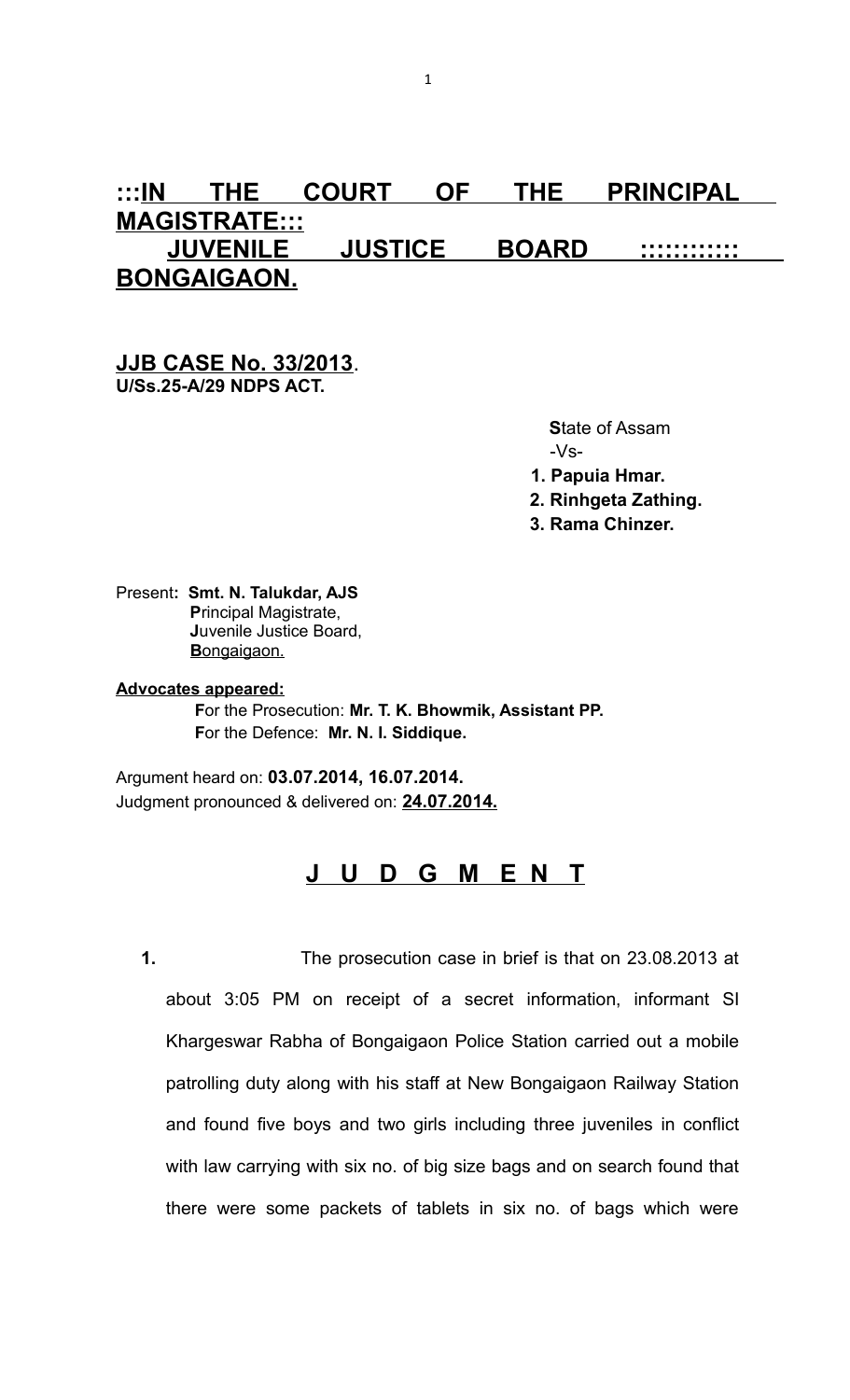wrapped with blue and black colour plastic paper and carbon paper and the tablets were

Contd....P/

2.

#### JJB-33/13.

suspected to be Narcotic and Psychotropic substance. They found 85 packets in total. The informant informed the matter to the higher authority and accordingly Dy. SP(HQ), Bongaigaon arrived at the place of occurrence and as per authority received from the Dy. SP(HQ), Bongaigaon, after taking all necessary steps as per NDPS Act, the informant seized the tablets on the spot in connection with Bongaigaon PS GDE No.855/13 dtd. 23.08.2013 and prepared a sample seal packet of the tablets at the spot and sent the same to the FSL for examination. All the five boys and two girls were arrested by the police and they were sent to the judicial custody. After receiving report from Forensic Science Laboratory, it is found that the seized tablets gave positive test for Pseudo-ephedrine and the amount of Pseudoephedrine per tablet were 58.88 mg, 56.38 mg, 57.18 mg, 57.84 mg, 58.10 mg & 56.18 mg respectively. Thereafter, the informant lodged the FIR before the police. On the basis of the FIR, Bongaigaon PS Case No. 520/13 U/S.25-A/29 NDPS Act was registered and investigation was set into motion. On completion of investigation police submitted charge-sheet U/S.25-A/29 NDPS Act. Hence, the prosecution case has come up.

**2.** All the three juveniles in conflict with law namely Papuia Hmar, Rinhgeta Zathing and Rama Chinzer were produced before the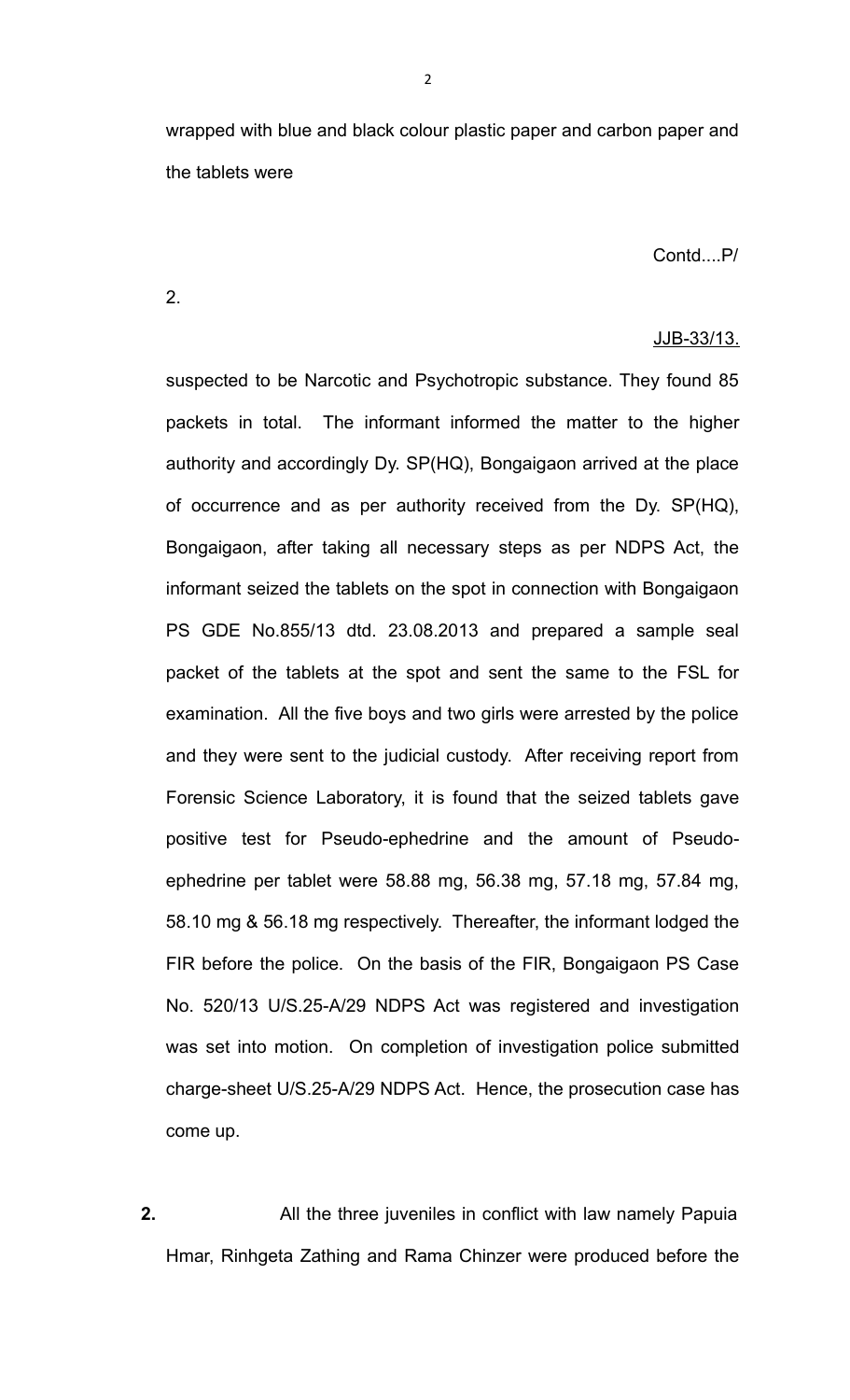JJB after their arrest and they were kept in the Observation Home, Boko. After filing of charge-sheet trial against the all three juveniles in conflict with law has been started. Copy was furnished to them. The particulars of the offence U/Ss.25-A/29 NDPS Act were explained to the aforesaid juveniles to which they pleaded not guilty and claimed to be tried.

Contd....P/

3.

# JJB-33/13.

**3.** During trial, the prosecution has examined as many as 7 (seven) prosecution witnesses. All the three juveniles have been examined U/S.313 CrPC. Defence has examined none. Plea of defence is of total denial.

## **4.****: POINTS FOR DETERMINATION :**

- **(a) Whether the juveniles in conflict with law contravened an order made under section 9A of the Act, and thereby committed U/S.25-A NDPS Act ?**
- **(b) Whether the juveniles in conflict with law abated, or was a party to a criminal conspiracy to commit an offence punishable under Chapter IV, and thereby committed an offence punishable U/S.29 of NDPS**

**Act ?** 

## **: DECISION AND REASONS THEREOF :**

**5.** The prosecution to prove the case examined seven witnesses. PW1 is Sri Pintu Prasad who is a auto-rickshaw driver. In his evidence PW1 has deposed that on the date of occurrence at about 3:05 PM, he was proceeding to Bongaigaon from New Bongaigaon riding his auto-rickshaw. Near the Kendriya Vidyalaya, the informant stopped him and asked him to take some bags to the police station.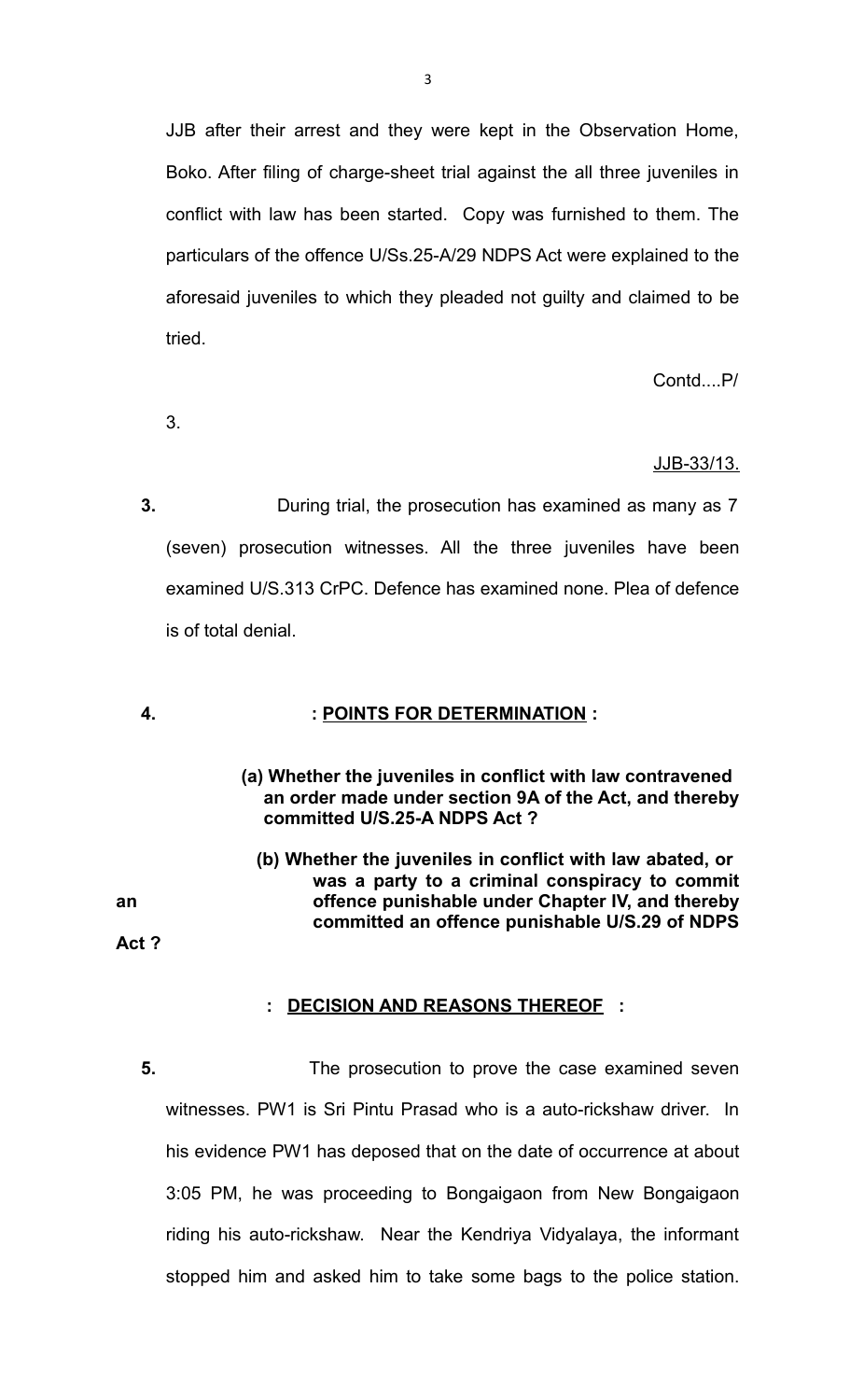Accordingly, PW1 took about 5/6 bags in his auto-rickshaw to Bongaigaon Police Station and after handing over of other bags in the PS he left.

 In cross-examination, PW1 has deposed that he did not know anything about the incident. The informant was accompanied by constable only. PW1 has deposed that he had not seen the seized bags in the Court. He did not know what was inside the bags and from where the police brought the bags.

Contd...P/

4.

#### JJB-33/13.

**6.** PW2 Sri Chandra Sekhar Chouhan who is also an auto-rickshaw driver. In his evidence PW2 has deposed that on the day of occurrence at about 2:00-2:30 PM, he was proceeding towards Bongaigaon from New Bongaigaon. Near Kendriya Vidyalaya he had found gathering of people and then he stopped his auto-rickshaw and proceeded towards the place of occurrence. At the place of occurrence, PW2 has found the informant opening some packets. There were several packets wrapped by black papers inside the bag. There were small tablets inside the packets. PW2 had seen the juveniles at the place of occurrence. The informant took signatures of PW2 in some papers. Exts-1, 2, 3 & 4 were the certified copies of those papers and Exts-1(1), 2(1), 3(1) and 4(1) were the signatures of PW2. Exhibits were exhibited under objection.

 In cross-examination, PW2 has revealed that Exts-1 to 4 are the photostat copies. PW2 has also revealed that he had seen about 10/15 persons in the place of occurrence. While he arrived at the place of occurrence, he had seen that the police personnel were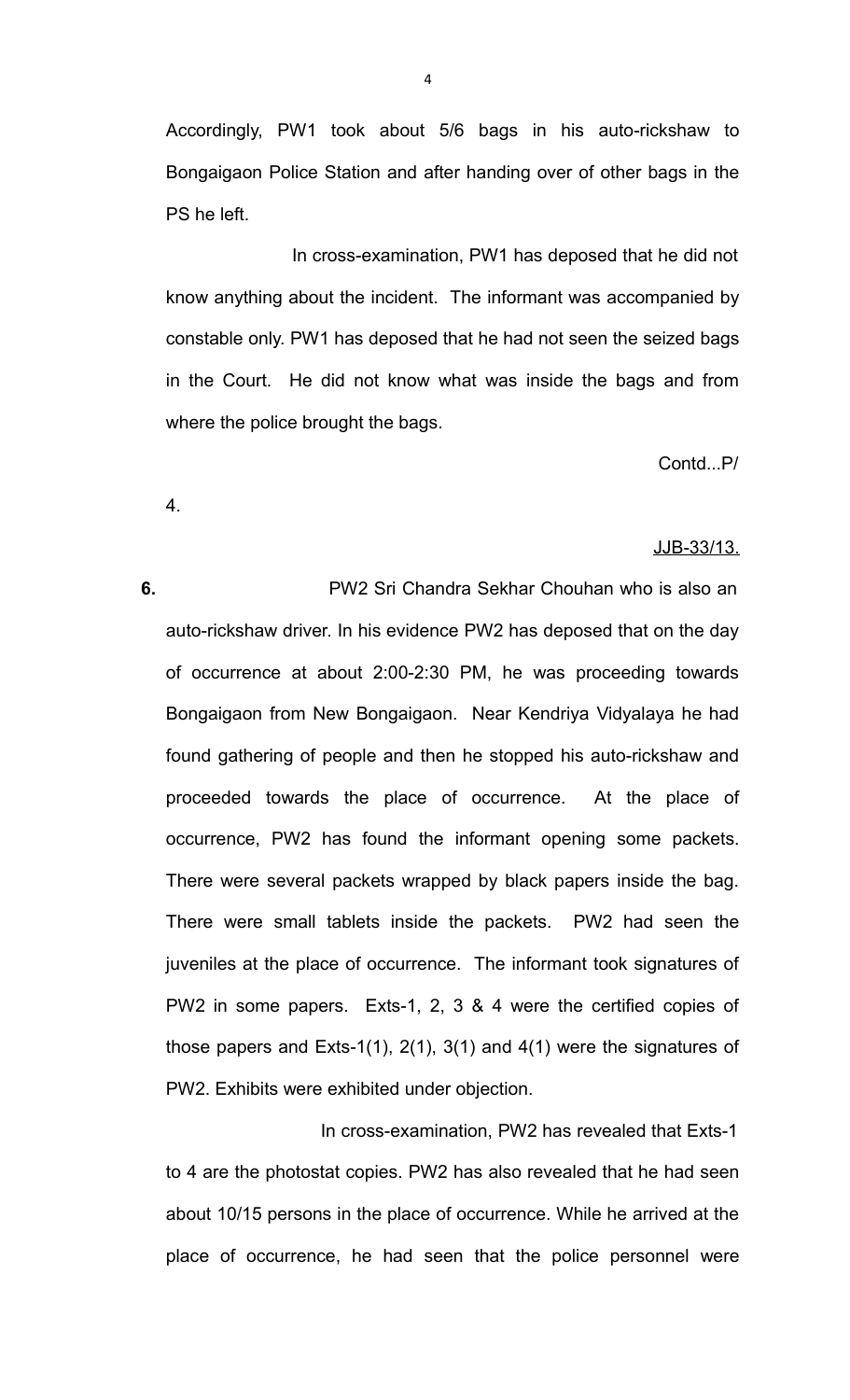opening the bags. He had not seen as to what happened at the place of occurrence prior to opening of the bags. PW2 has denied the suggestion that he had not seen the juveniles at the place of occurrence. He has also denied the suggestion that he had not seen any tablets in the packets.

**7.** PW3 is Madan Gopal Shah. In his evidence, PW3 has deposed that on the date of occurrence while he was proceeding to Bongaigaon from Dangtola by his auto-rickshaw, he had seen gathering Contd...P/

5.

## JJB-

#### 33/13.

of people near the Kendriya Vidyalaya and then he stopped his vehicle. PW3 had seen the juveniles and some bags at the place of occurrence. The informant opened the bags in front of PW3 and other persons and there they have seen white colour tablets. The police seized the bags containing the tablets in presence of PW3. Exts-1 to 4 are the seizure lists. Exts-1(1) to 4(1) are the signatures of PW3 (under objection). Thereafter, PW3 left the place of occurrence.

 In cross-examination, PW3 has revealed that he learnt about the contents of Ext-1 to 4 from the police. Exts-1 to 4 are photostat copies. He has not seen whether Exts-1 to 4 are the photocopies of papers signed by him. He has seen about 10/15 persons at the place of occurrence. He has seen the informant taking tablets from the bags. PW3 could not say about the owner of the bags. He has denied the suggestion that he had not seen the informant taking out tablets from the bags.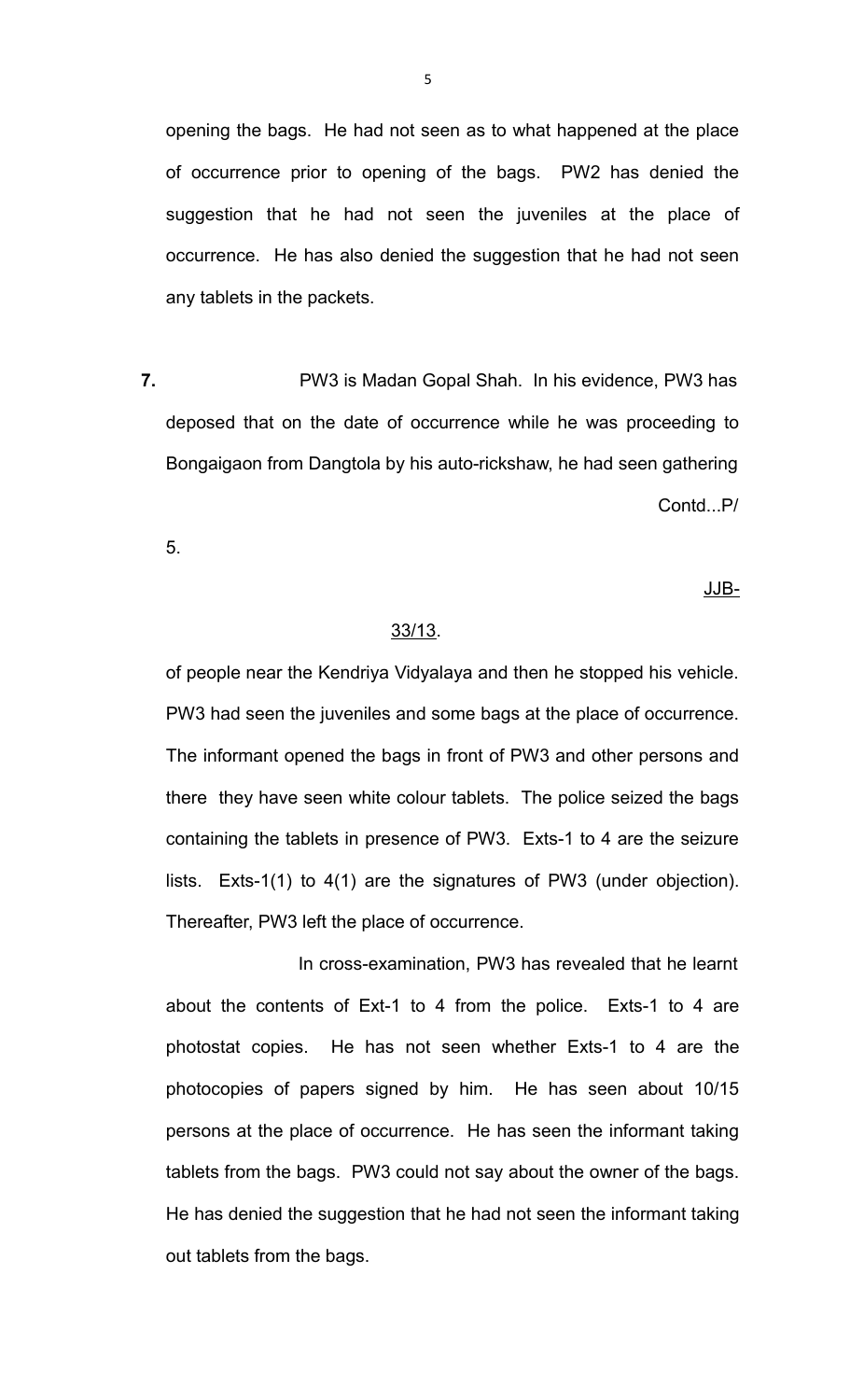**8.** PW4 is Md. Billal Hussain. In his evidence, PW4 has deposed that about 2/3 months back at about 2:30 PM while he was proceeding from Bongaigaon to New Bongaigaon Railway Station by his auto-rickshaw, he has seen gathering of people near Kendriya Vidyayala. Then, he stopped his vehicle and proceeded towards the place of occurrence. He has seen about 4/5 trolly bags at the place of occurrence. He had also seen the juveniles there. PW4 has seen the informant keep one bag opened. There were some packets inside the bag wrapped by black tap. When the packets were opened, PW4 had seen white tablets inside it.

Contd...P/

6.

#### JJB-33/13.

 In cross-examination, PW4 has revealed that he came to the place of occurrence seeing the gathering of people. There were about 10/15 persons at the place of occurrence. PW4 did not know who had opened the bags. PW4 did not know as to what happened at the place of occurrence prior to opening of the bags. PW4 has denied the suggestion that he had not seen the juveniles at the place of occurrence. He has also denied the suggestion that he has adduced false evidence.

**9.** PW5 is the informant Sri Khargeswar Rava. In his evidence, PW5 has deposed that on 23.08.2013 he was working as TSI at Bongaigaon Police Station. On that day, he was in-charge of the police station. On the date of occurrence, at about 3:05 PM, one Khargeswar Ray informed in the police station over telephone that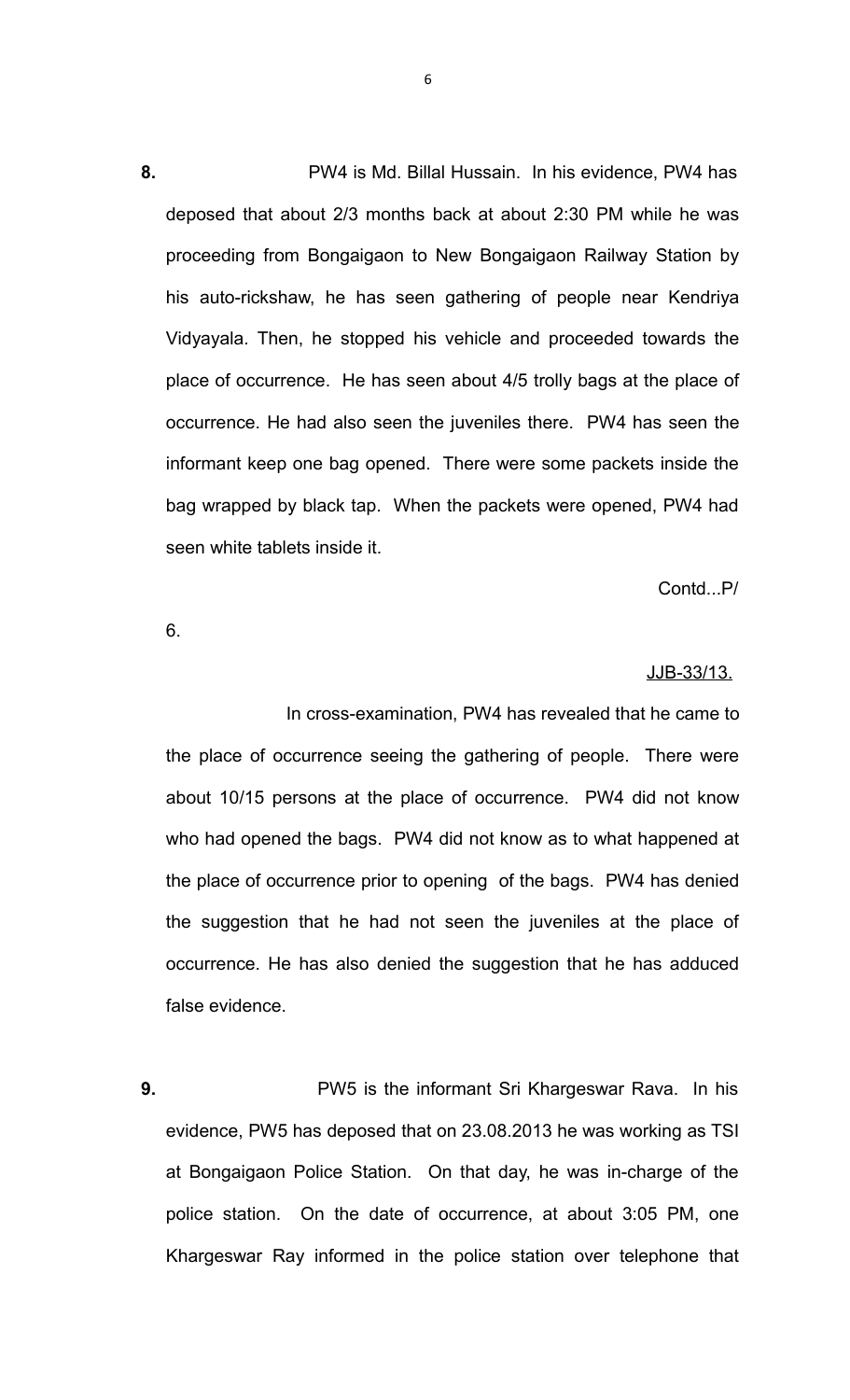three boys and two girls found carrying six big bags from Rajdhani Express train. He also informed that there might be suspected articles in the said bags. Then, PW5 endorsed GDE No. 855 and proceeded to New Bongaigaon Railway Station along with his staff. While they were proceeding towards the railway station, in front of Kendriya Vidyalaya, they found the juveniles including three boys and two girls carrying the bags. Then, PW5 in presence of witnesses checked the bags found in possession of the juveniles and other boys and girls. There were some packets inside the bags wrapped by black polythene paper and blue carbon paper. There were small white tablets inside those packets. When PW5 suspected those tablets as contraband, he immediately informed the Superintendent of Police, Bongaigaon about the incident. Then,the Supdt. of Police, Bongaigaon sent the DSP(Hq), Bongaigaon to the place of occurrence for following necessary instruction as per rule of NDPS Act. The DSP(Hq) arrived at the place of occurrence and issued authority letter to PW5 to take action under the NDPS Act. After issuance of authority letter, PW5 brought the Digital Weight Measurement Machine from Motilal Shah to take weight of the suspected tablets. PW5 seized the said Digital Weight Measurement Machine by preparing seizure lists. Ext-1 is the certified copy of the said seizure list sand Ext-1(3) is the signature of PW5 (under objection). Thereafter, PW5 seized the peckers of tablets along with the bags in presence of the juveniles and other accused persons and in presence of witnesses. PW5 has deposed that from juvenile Papuia, he seized one red colour bag containing 14 nos. of packets weighing 18.93 Kgs, from juvenile Rama he seized one purple colour bag containing 12 nos. of packets weighing 15.865 Kgs and from juvenile Ringheta, he seized seized one purple colour bag containing 15 nos. of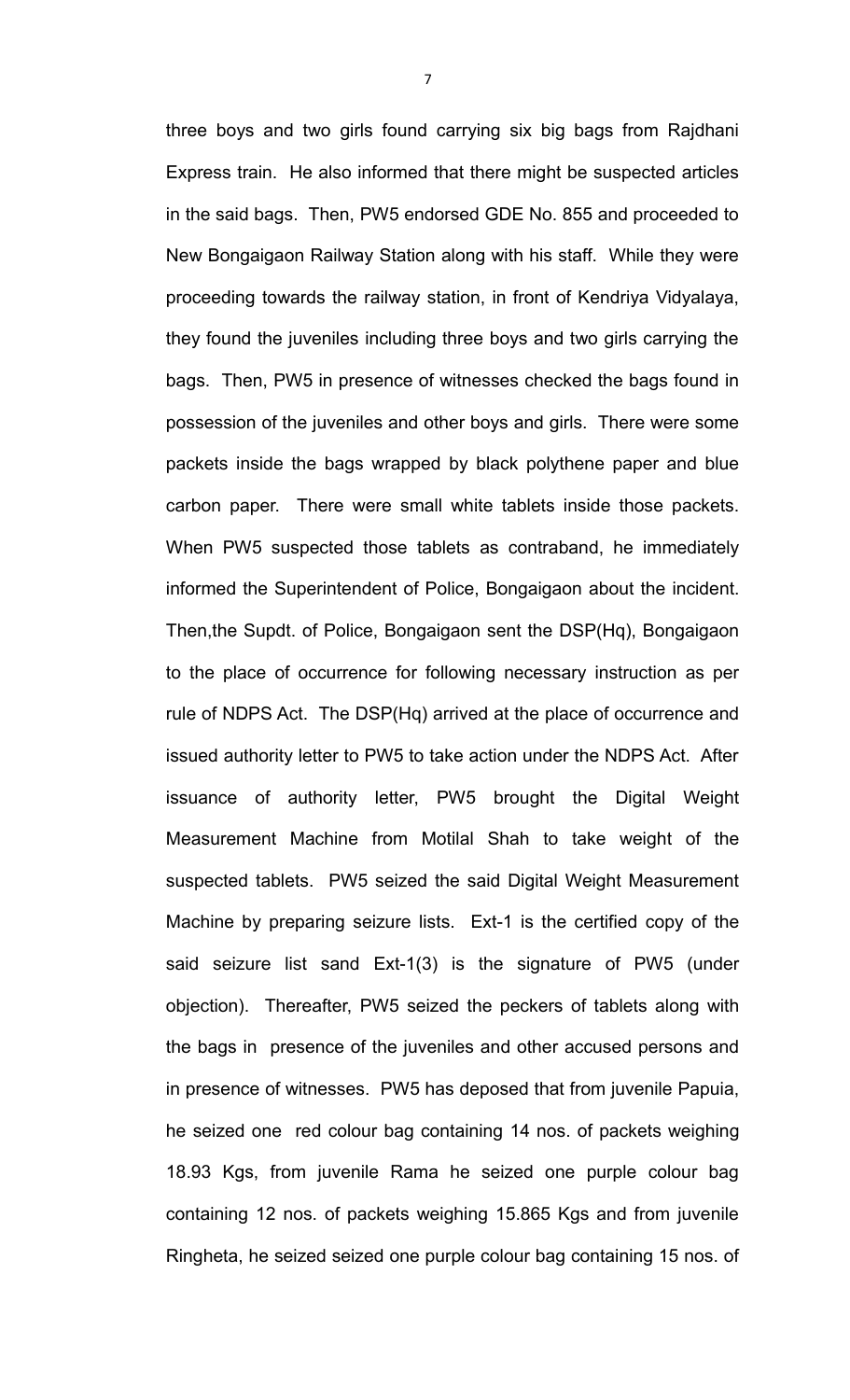packets weighing 20.25 Kgs. Ext-4 is the certified copy of seizure list and Ext-4(3) is the signature of PW5 (under objection). PWE5 has also deposed that DSP(Hq) has authorized him to seize the contraband. Ext-5 is the authority letter and Ext-5(1) is the signature of DSP(Hq), Bongaigaon Sri Ram Chandra barman, APS, whose signature is familiar to PW5. PW5 has also deposed that after receiving positive result of drugs from the FSL, PW5 lodged the FIR. Ext-6 is the photocopy of the said FIR (under objection).

 In cross-examination, PW5 has revealed that at the time of occurrence, he was working as TSI of Bongaigaon PS. He received the information over telephone from pone driver namely Khargeswar Ray. Immediately, he recorded the GDE at about 3:15 PM. He accompanied by his PSO staff and women constable went to the place of occurrence. The name of staff was not mentioned in the GDE. While they were

Contd....P/

8.

#### JJB-33/13.

interrogating the juvenile people gathered at the place of occurrence. The juveniles and their companions were proceedings towards Bongaigaon carrying their bags. PW5 stopped the juveniles and thereafter he informed his superior officer about the incident through telephone. When the senior police officer arrived at the place of occurrence, then he searched the juveniles and their companions. He did not give any written information to the juveniles as required U/S.50 of the NDPS Act, though he informed orally about the same to the juveniles. PW5 has also deposed that in the case diary, he mentioned in detail about the bags was recovered from the juveniles. PW5 has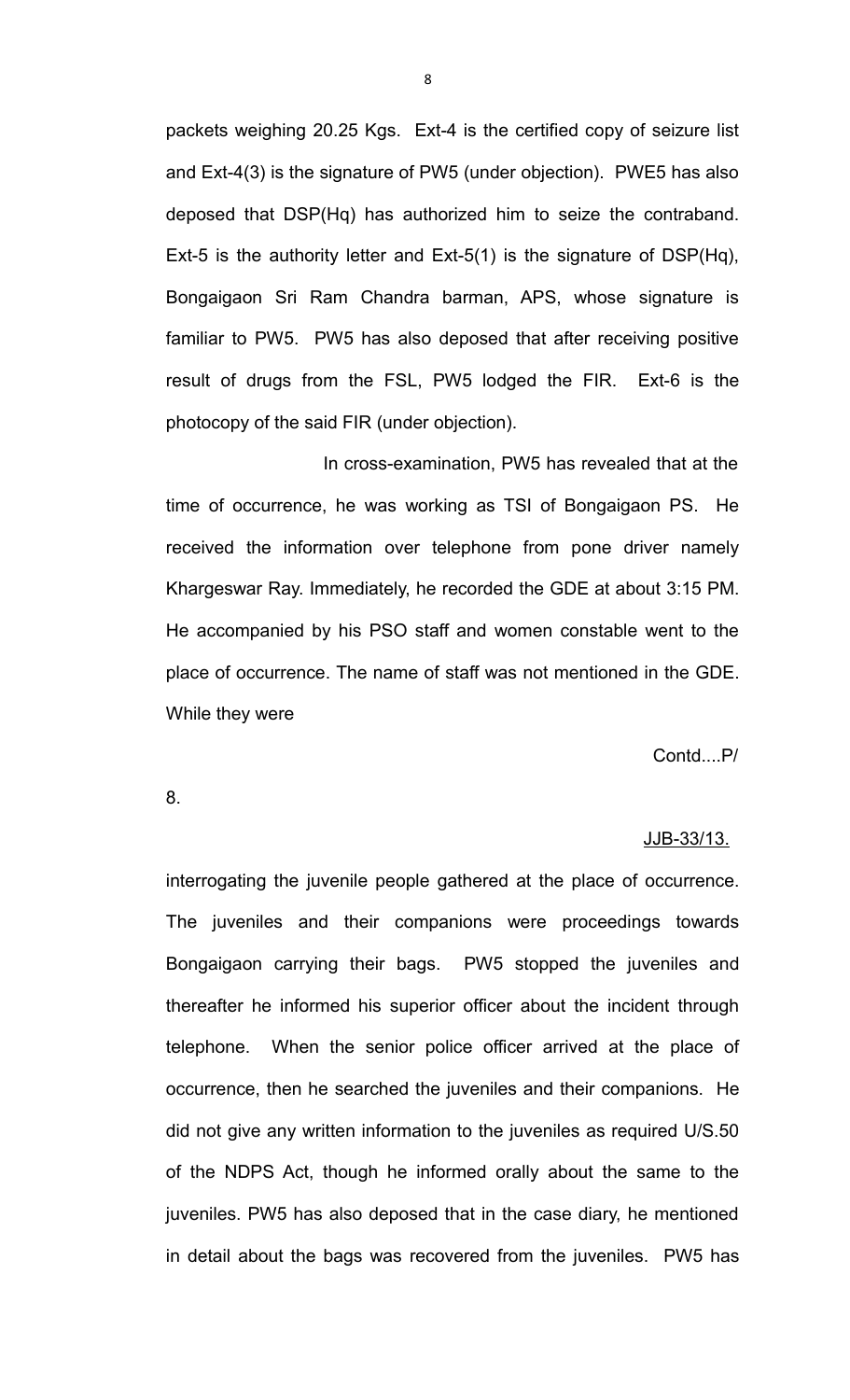also deposed that he took weight of the bags at the place of occurrence and prepared the seizure list on the spot. He has denied the suggestion that he did not take the signature of DSP(Hq), Bongaigaon in the seizure list as witness. He did not take account of the tablets taken up for sample. He took samples of each of the bags, but he did not take sample from each one of the packets as every packets were containing the same tablets. He produced the seized articles before the Magistrate on the next date as it became evening on the date of occurrence because of following the procedure. He sent the contraband to the SP Office within 72 hours. Prior to that, the samples were kept in the Malkhana of PS. He did not produce the sample before the Magistrate for seen. In his MCD, it was written as to when the sample was sent to SP Office. PW5 has denied the suggestion that Ext-5, the authority letter was not given to him at the time of seizure. There is no seal of DSP(Hq) in Ext-5 as the seal was in the office. PW5 has denied the suggestion that he did not properly conducted the investigation of the case and that he did not

Contd...P/1

0.

#### JJB-33/13.

collect the sample in presence of witnesses. He also denied the suggestion that he did not recover any bag from the possession of the three juveniles.

**10.** PW6 is SI Khirod Dey. In his evidence, PW6 has deposed that on 19.10.2013 while he was working as Second officer of Bongaigaon PS, he was entrusted by the O/C, Bongaigaon PS to completed the investigation Bongaigaon PS GDE No.855/13.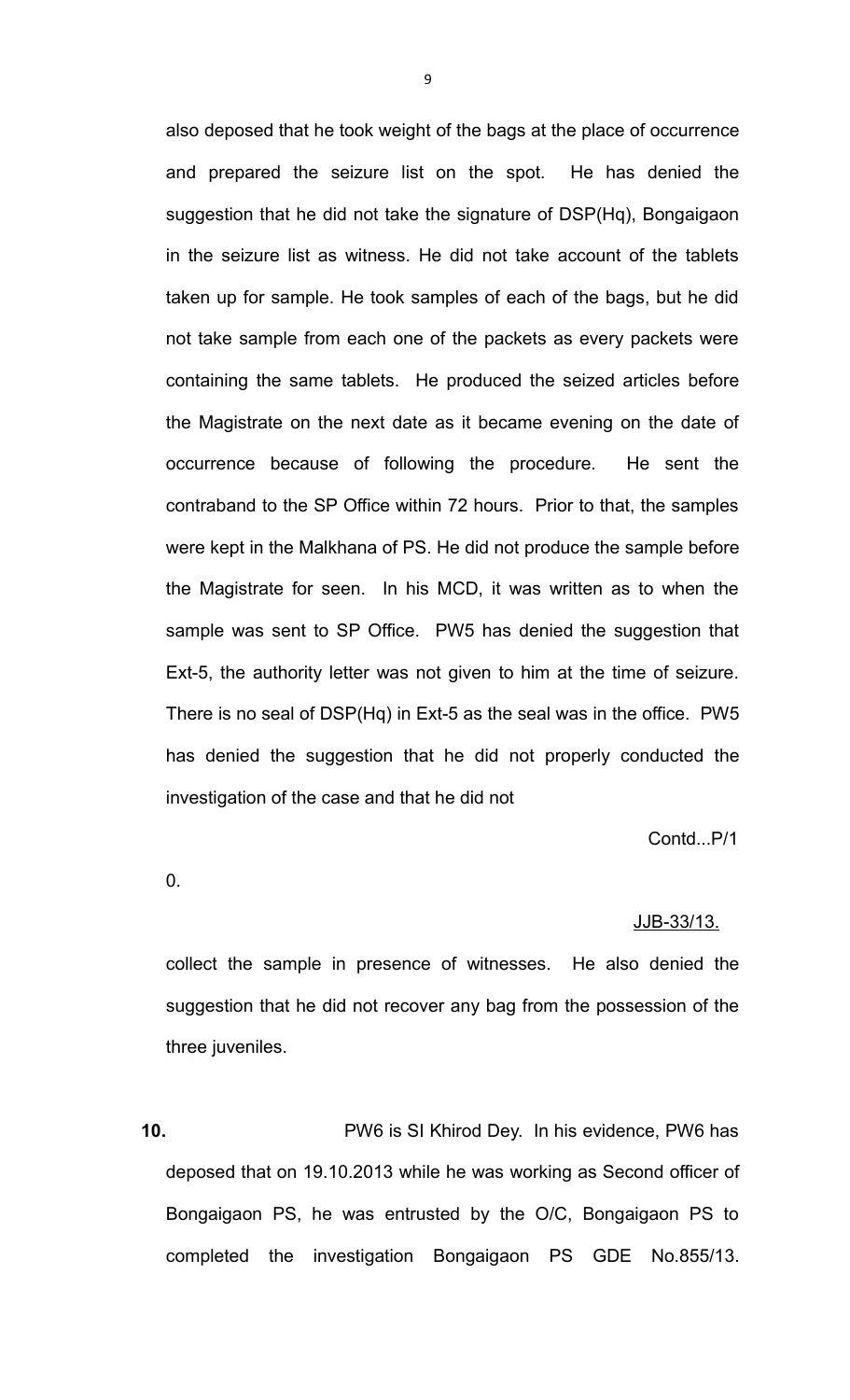Thereafter, on perusal of the CD, he found that the investigation of the case has already been completed and no further investigation is required. Thereafter, he submitted charge-sheet on 31.10.2013 U/S.25- A/29 NDPS Act against the juveniles along with other accused persons. Ext-7 is the charge-sheet and Ext-7(1) is his signature.

In cross-examination, PW5 was declined by the defence.

**11.** PW7 is Dr. Dhruba Jyoti Hazarika, Dy. Director, Drugs & Narcotic Division, FSL. In his evidence, PW7 has deposed that on 29.08.2013 he was working as Senior Scientific Officer, Drugs and Narcotic Division, FSL. On that day, he received a parcel from the Director in connection with Bongaigaon PS GDE No.855 dtd.23.08,.13. The parcel consisting of six exhibits enclosed in an envelope cover and the facsimile of the seal was found to be "SUPDT OF POLICE BONGAIGAON". The description of the articles are given below in the following manner :

 Six sealed envelopes marked as 'A', 'B', 'C', 'D', 'E' & 'F' having six paper packets containing :

Contd...P/10.

JJB-

33/13.

- a) 24 (twenty four) loose white tablets, marked by me as DN-343/2013 (a).
- b) 28 (twenty eight) loose white tablets, marked by me as DN-343/2013 (b).
- c) 28 (twenty eight) loose white tablets, marked by me as DN-343/2013 (c).
- d) 28 (twenty eight) loose white tablets, marked by me as DN-343/2013 (d).
- e) 28 (twenty eight) loose white tablets, marked by me as DN-343/2013 (e).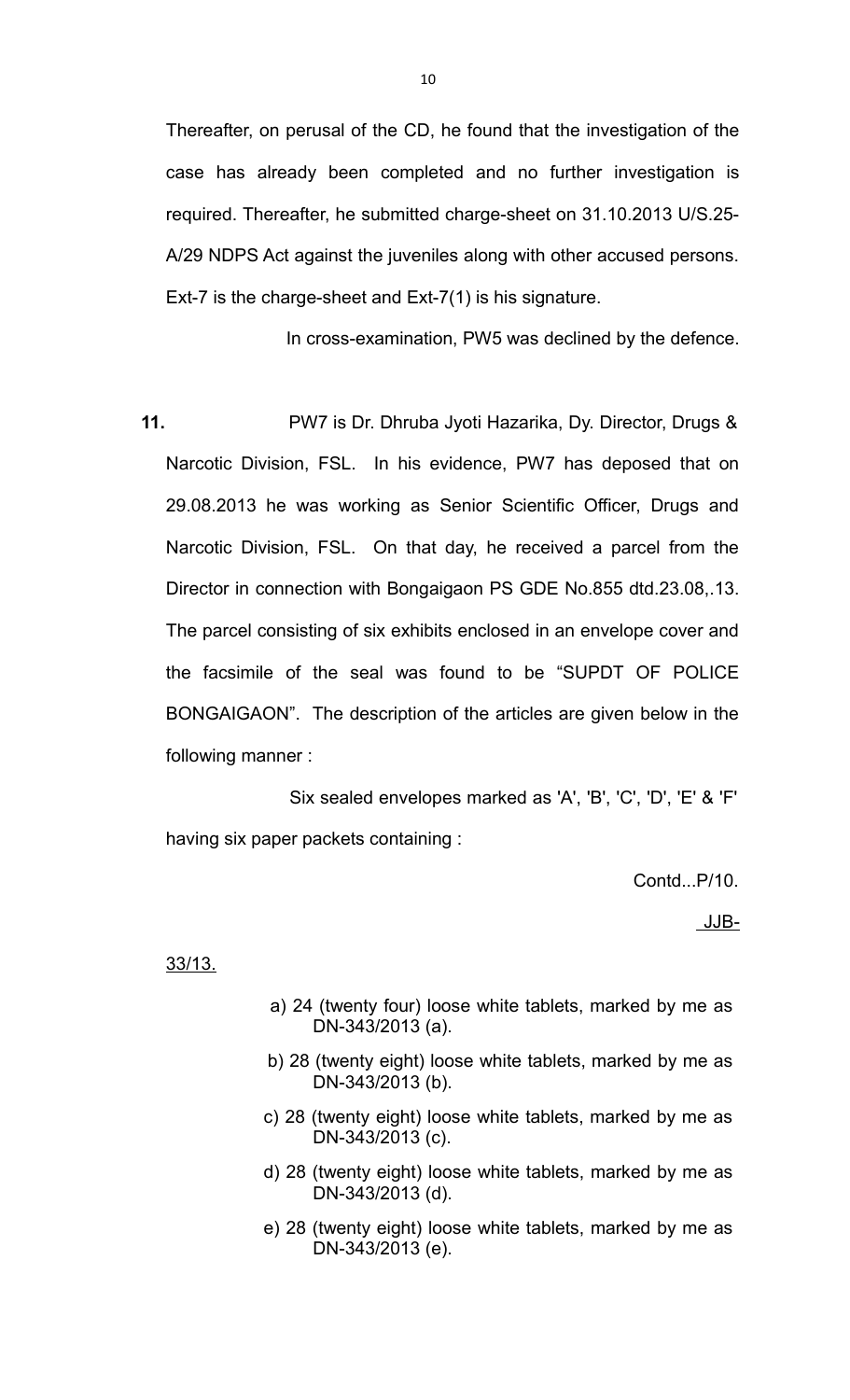f) 25 (twenty five) loose white tablets, marked by me as DN- 343/2013 (f) respectively.

 In cross-examination, PW7 has deposed that Exhibits DN-343/2013 (a) to DN-343/2013 (f) gave positive tests for Pseudoephedrine and amount of Pseudo-ephedrine per tablet were found to be 58.88 mg, 56.38 mg, 57.18 mg, 57.84 mg, 58.10 mg & 56.18 mg respectively. Ext-8 is the photocopy of the said report. PW7 also deposed that his report was forwarded by his Director in-charge Mr. M.N. Borah. Ext-9 is the photocopy of the said forwarding letter.

- **12.** Ld. Counsel for the prosecution has submitted that prosecution has proved the case beyond all reasonable doubts. There is a cogent and credible evidence that contraband were seized from the bags carried by the juveniles. He has also submitted that compliance of Section 50 NDPS Act is not attracted in the instant case.
- **13.** On the other hand, Ld. Defence Counsel has submitted that prosecution has failed to prove the case. The GDE of the case was not exhibited by the prosecution. There was no superior police officer at the time of seizure. The prosecution witnesses have deposed that the

Contd....P/1

1.

#### JJB-33/13.

informant was accompanied by only constable at the time of search and seizure. The prosecution witnesses did not know from whom the bags were seized. They did not know what had happened prior to opening of the bags. Hence, there is no evidence that the bags were containing contraband were carried by the juveniles and the contraband seized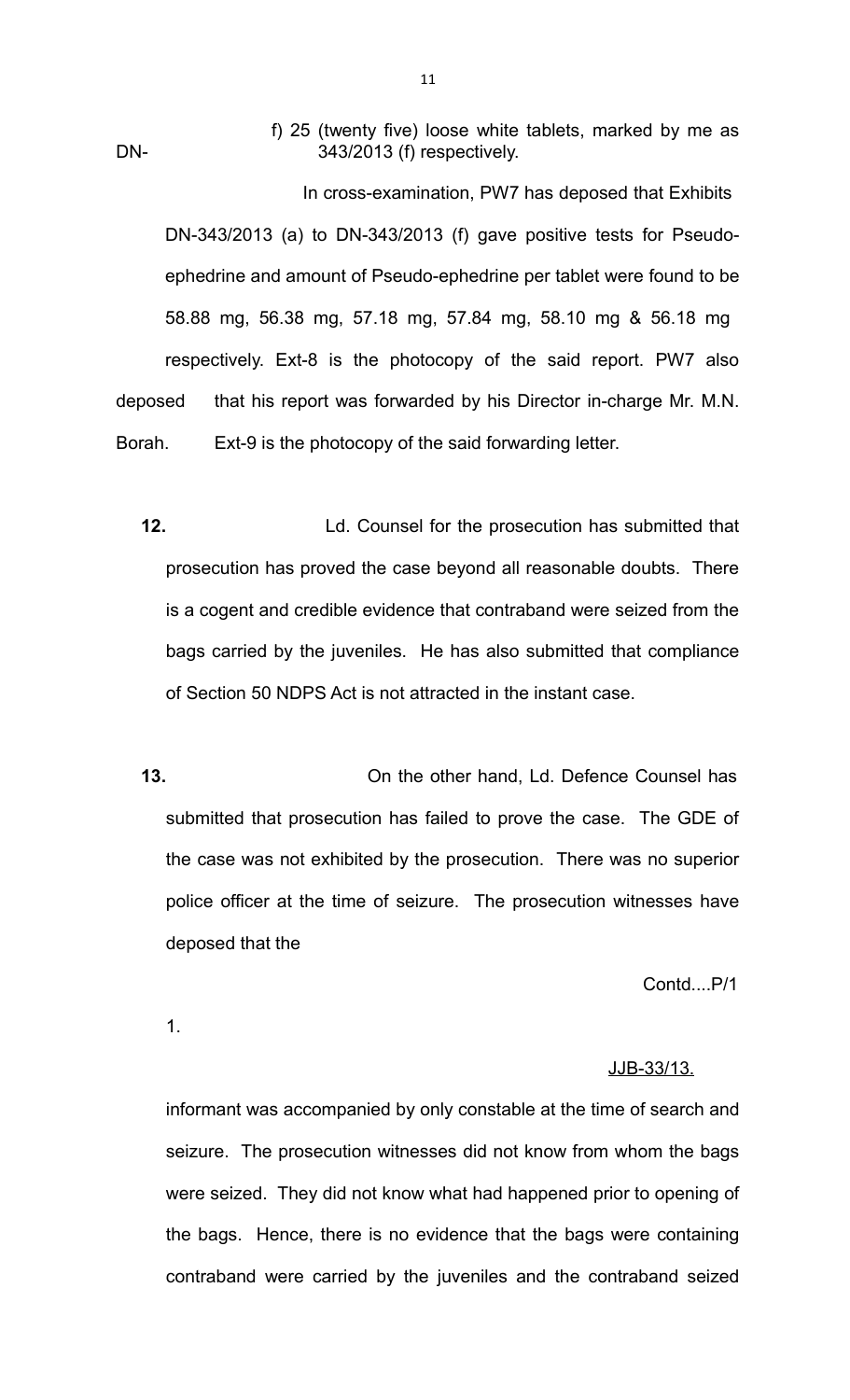from their possession. Ld. Defence Counsel has also submitted that Section 50 of the NDPS Act was not followed in the instant case. He has also submitted that the samples were not collected and sent to the FSL as per provision of NDPS Act and the same is fatal to the prosecution case. He has also submitted that there was no seal of the officer concerned in Ext-5, Authority Letter. Further, the DSP(Hq), Bongaigaon was not made witness in the charge-sheet. Ld. Defence Counsel has submitted that in the instant case authority was made before authorization. It has also been contented that the persons in whose custody the sample of seized tablets were kept and who took the FSL were not examined. As such it has not proved that the seized samples were sent to the FSL.

**14.** It has further been contended by the learned counsel for the defence that section 41 of NDPS Act has not been followed by the informant while conducting the search. Before search and seizure was made, no search warrant was obtained and therefore, the search and seizure is vitiated.

**15.** In this regard the Board has gone through a decision of M.P. High Court in **Nand Kishor -versus- Central Bureau of Narcotics, Neemuch [2005(35) A.I.C. 347]**. In Nand Kishor -versus-Central Bureau

Contd....P/1

2.

JJB-

33/13.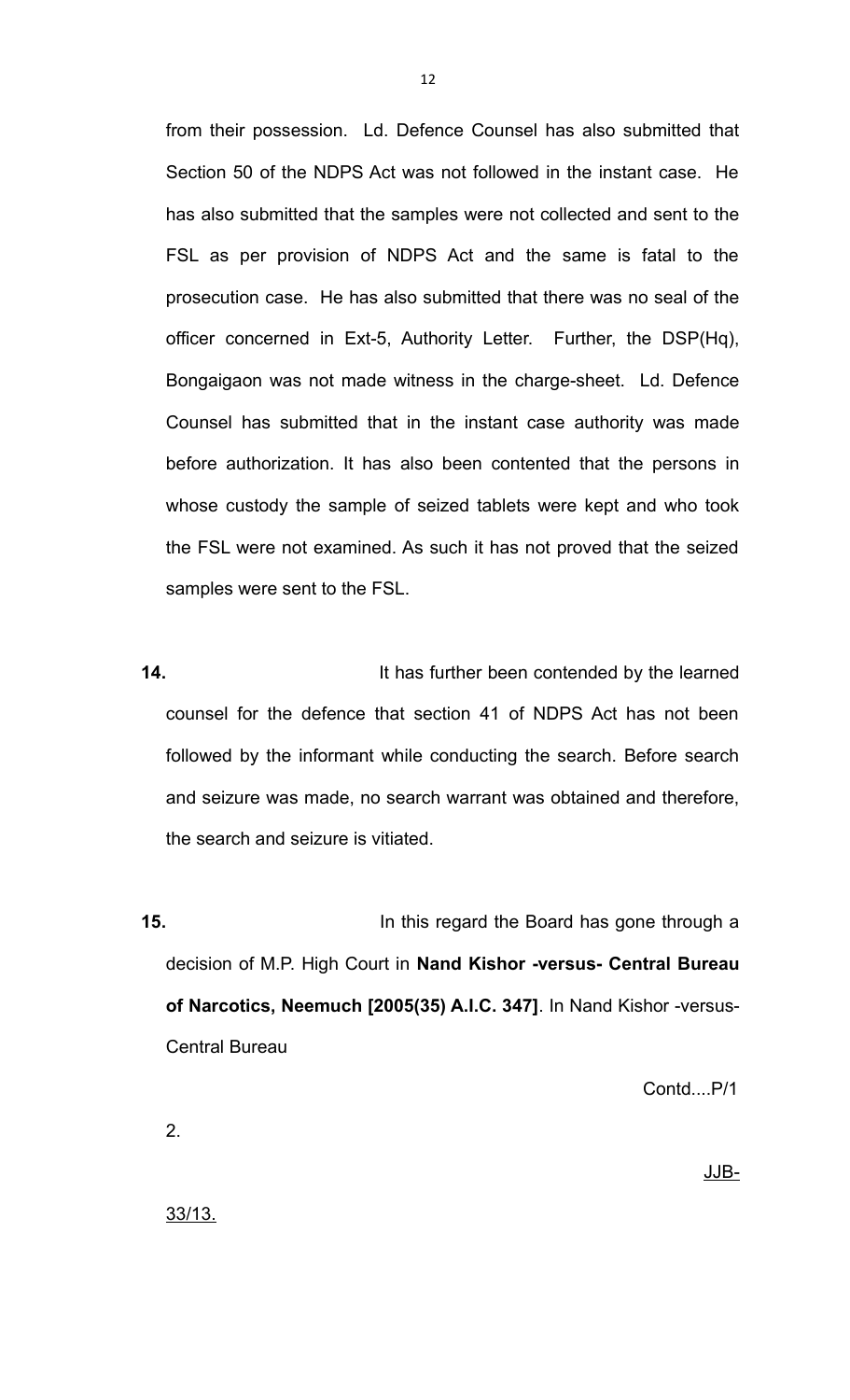of Narcotics(Supra) Hon'ble M.P. High Court stated that, it has come in the evidence of Rajendra Kumar(P.W.6) that before making search of the house of the appellant he was not having any search warrant. However, this fact can not be marginalized and blinked away that the officers of Narcotic Department headed by their Superintendent of their department P.K. Sinha (P.W.7) and if that is position, according to me, under Sub-section 2 of section 42 of the Act, there was no necessary of obtaining search warrant. Further, relying on the decision of the Hon'ble Apex Court in **M. Prabhulal,[(2003) Cri.L.J.) 4996 (Supra), T. Thomson(Supra), and Jarnail Singh**, it has been further held that thus, even if prior search warrant was not obtained , it can not be said that there is noncompliance of section 41 of the Act.

**16.** Following the view of the decision in Nand Kishor(Supra) the contention raised by the learned counsel for the defence regarding the search and seizure vitiated on account of not obtaining search warrant prior to search, can not be accepted. In the instant case, the provisions of section 41 of the N.D.P.S. Act are not attracted for the reason that it was not a search of any building, conveyance or place but the search was carried out by P.W.5 in presence of DSP(Hq), a Gazetted officer, of the bags which the juveniles were carrying.

**17.** Learned counsel for the defence has further canvassed that section 50 of the N.D.P.S. Act has not been complied with.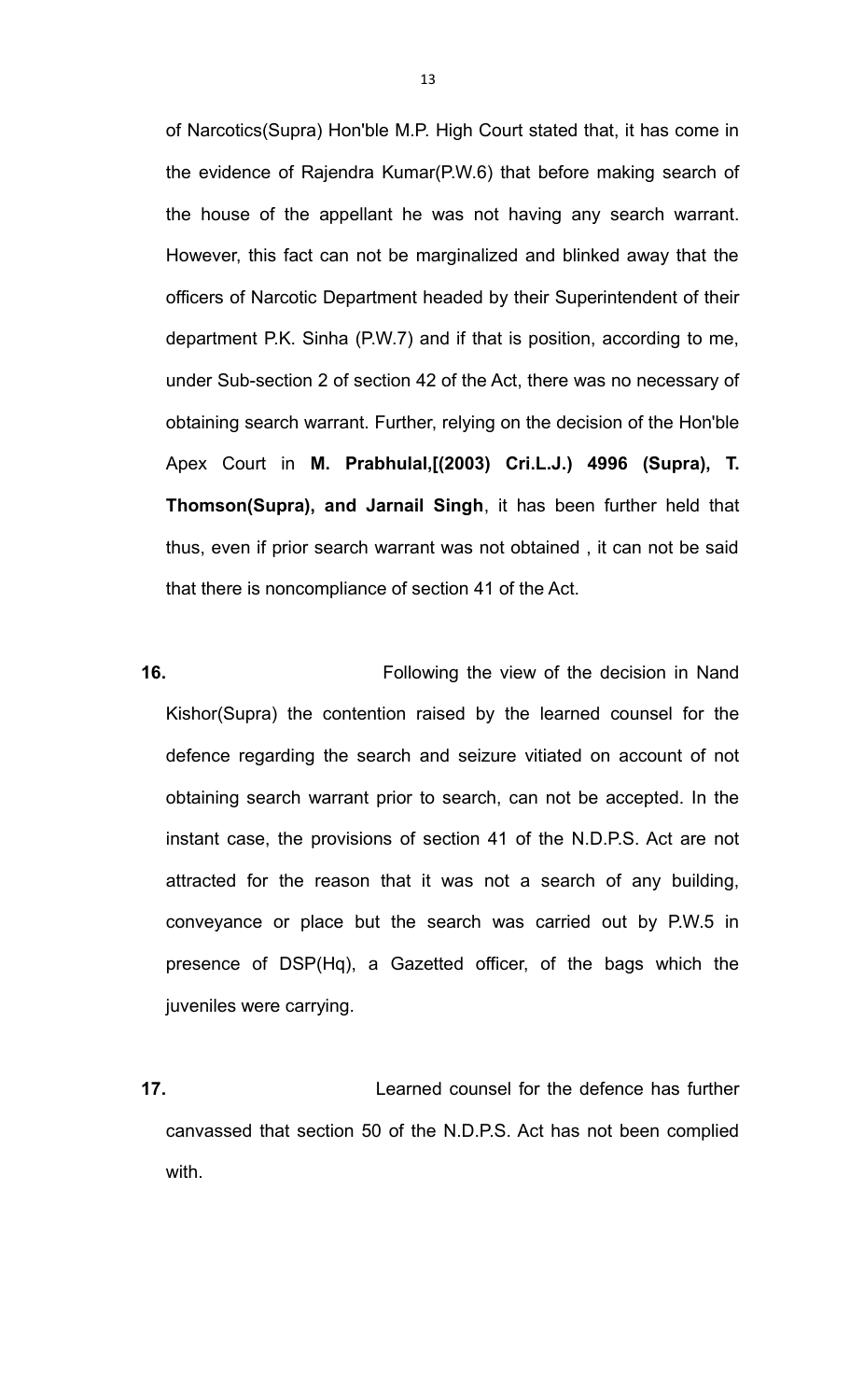**18.** This controversy came to be considered by

Hon'ble Apex

Contd...P/1

3.

JJB-33/13.

Court in the decision reported as **State of H.P. -versus- Pawan Kumar,**

**[(2005)4 S.C.C. 350**, wherein Hon'ble Apex Court while examining the

scope and applicability of the section 50 of the Act has held as under:-

"The word "person" has not been defined in the Act. In view of the basic principles of interpretation of statutes, it becomes necessary to look to dictionaries to ascertain the correct meaning of the word "person" Having regard to the scheme of the Act and conducts in which it has been used in the section it naturally means a human being or a living individual unit and not an artificial person. The word has to understood in a broad common-sense manner and, therefore, not a naked or nude body of a human being but the manner in which a normal human being well move about in a civilized society. Therefore, the word "person" would mean a human being with appropriate covering and clothings and also footwear".

**19.** It has been further held by Hon'ble Supreme Court as

under **[(2005) Cri.L.J. 2208 Para 10)]**:-

"A bag, briefcase or any such article or container, etc. can, under no circumstances, be treated as body of a human being. They are given a separate name and are identified as such. They can not even remotely be treated to be part of the body of a human being. Depending upon the physical capacity of a person, he may carry any number of items like bag, a briefcase, a suitcase, a tin box, a thaila, a jhola, a gathri, a holddall, a carton, etc. of varying size, dimension or weight. However, while carrying or moving along with them, some extra effort or energy would be required. They would have to be carried either by the hand or hung on the shoulder or back or placed on the head. In common parlance it would be said that a person is carrying a particular article, specifying the manner in which it was carried like hand, shoulder, back or head, etc. Therefore, it is not possible to include these articles which the ambit of the word "person" occurring in section 50 of the Act."

Thus, in view of the decision of Hon'ble Supreme Court in

State of H.P.-versus- Pawan Kumar the contention regarding

noncompliance of Section 50 of the Act also warrant no

acceptance.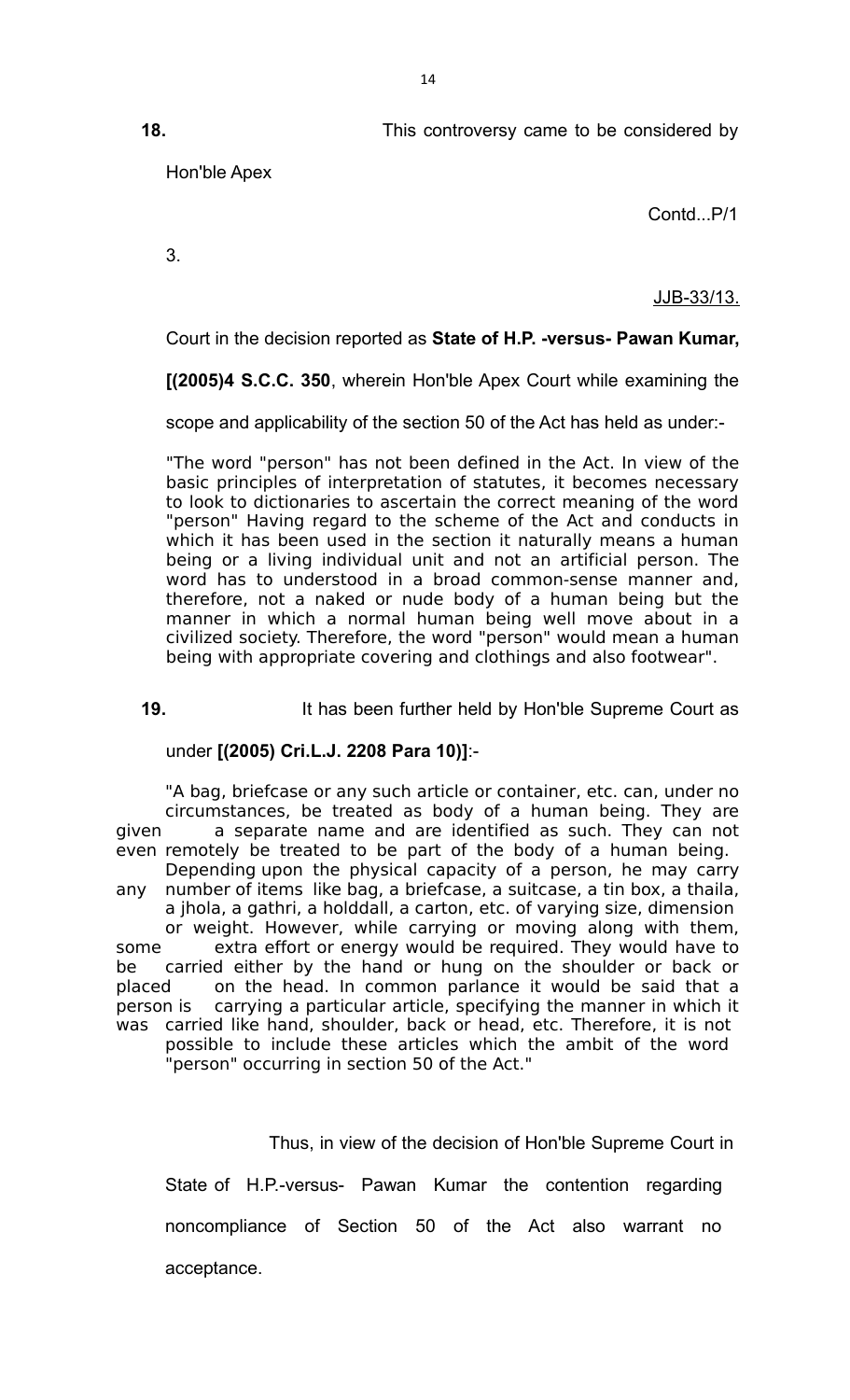**20.** All the three juveniles were found in possession of bags containing packets of tablets containing contraband pseudo-epherdrine.

## Contd....P/1

4.

## JJB-33/13.

The juveniles have failed the onus of proof as envisaged under section 35 of the N..D.P.S. Act. Section 35 of the N.D.P.S. Act provides that in any prosecution for an offence under this Act which requires culpable mental state of the accused the court shall presume the existence of such mental state but it shall be defence for the accused to prove the fact that he had no such mental state with respect to the charge as an offence in that prosecution. The Explanation to section 35 provides that in the section "culpable mental state" includes intention, motive, knowledge of a fact and belief in, or reason to believe, a fact. He has relied on a decision of Hon'ble Supreme Court in **Karnal Singh -versus- State of Rajasthan [(2000 S.C.C.(Cri.) 1437)]** wherein Hon'ble Apex Court has held that appellant therein had not discharged the burden of proof in any manner to rebut the presumption as envisaged under section 35 of the Act and, therefore, he has been proved that appellant was transporting Opium with a conscious mind and full knowledge. All the ingredients of the offence with which the appellant had been convicted and sentenced had been proved by the prosecution. The three juveniles were found in possession of pseudoepherdrine as noticed above and have failed to account for the possession of the same satisfactorily and, therefore, the presumption under section 54 of the N.D.P.S. Act goes against the juveniles.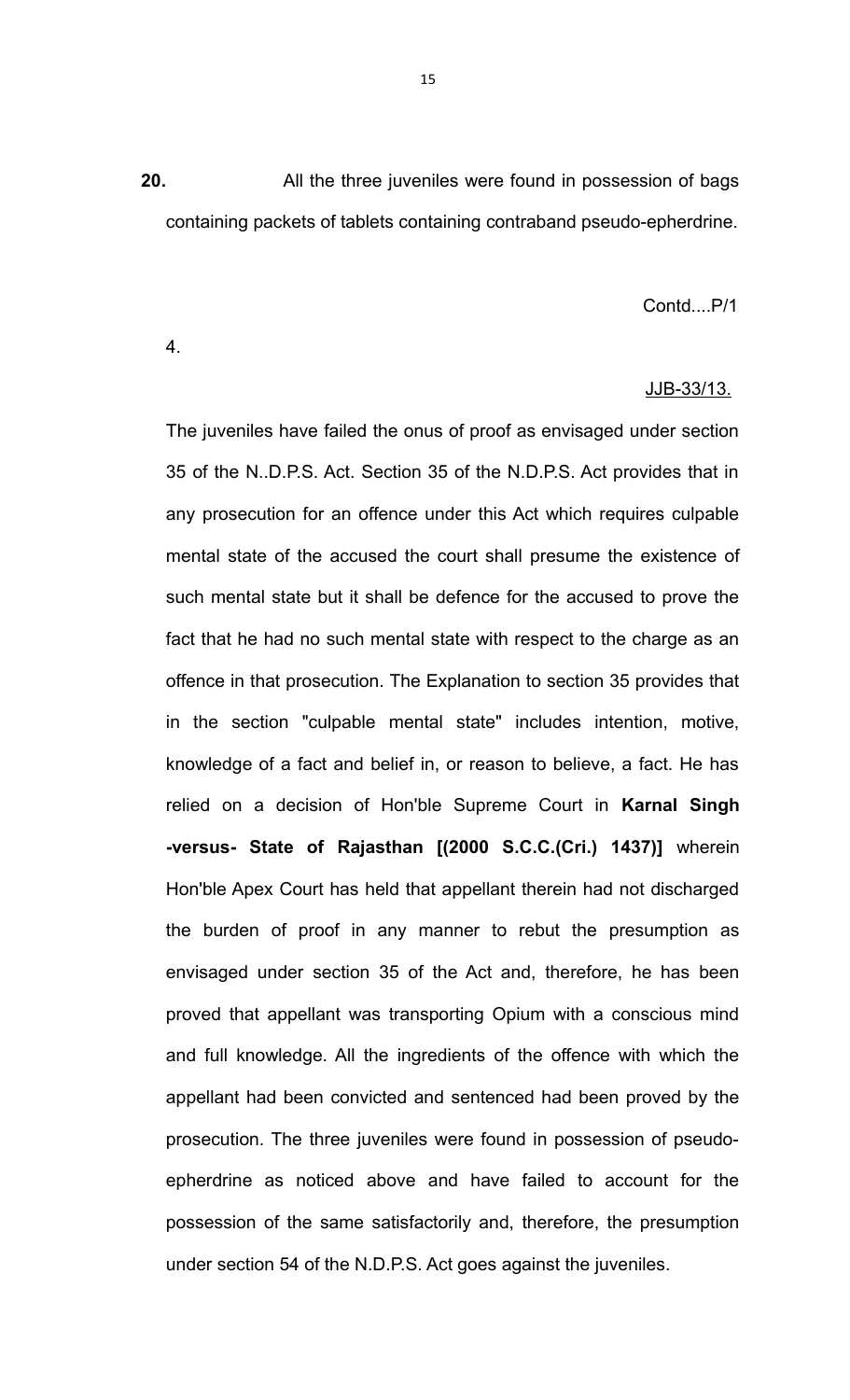**21.** On close assessment of the evidence on record discussed herein above, it has been established beyond reasonable doubt that P.W.5, SI Khrgeswar Rava received an information to the effect that the juveniles were found alongwith others carrying bags containing suspected articles. The information was recorded vide G.D.

Contd....P/1

5.

JJB-

### 33/13.

Entry No.855. In compliance of sub-section(2) of section 42 the information was sent to the higher police officer Deputy Superintendent of Police(H.Q.). Then Deputy Superintendent of Police(H.Q.) reached the place of occurrence and he issued authorization (Ext.5) to PW 5 to seize the suspected contraband. The juveniles were found carrying bags containing suspected contraband. The search and seizure was made in presence of Deputy Superintendent of Police(Head Quarter), Bongaigaon who is a Gazetted Officer. Though other witnesses have not seen from whom the bags were recovered but they have witnessed the seizure. There is clear and cogent evidence in this regard. The testimony of PW 5 is consistent and trustworthy and defence has failed to demolish the credibility of his testimony. The tablets and the samples taken therefrom were sealed on the spot and the samples were immediately sent to the Forensic Science Laboratory, Kahilipara, Guwahati for expert opinion without any delay which has been established from the statement of P.W.7 who stated in his evidence that on 29.08.2013, he received the samples on examination found positive test for pseudo-epherdrine. The juveniles have failed to account for the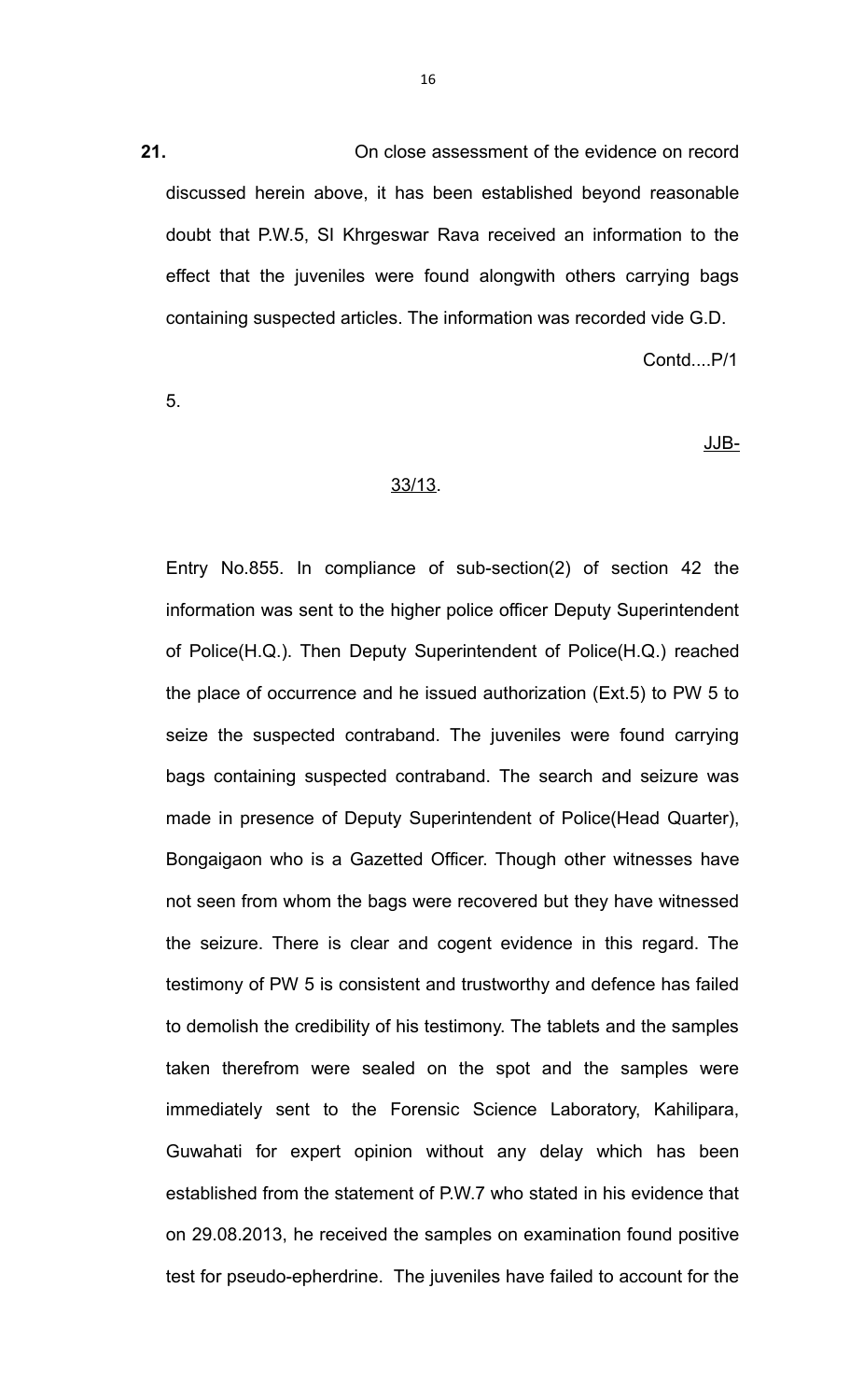possession of the tablets containing pseudo-epherdrine and, therefore, presumption under section 35 and 54 of the Narcotic Drugs and Psychotropic Substances Act,1985 can be raised against him. Moreover, there is clear, cogent and reliable evidence on the record that the samples were intact and no suggestion in cross examination has been put to the prosecution witnesses that the case property has been tampered with and, therefore, in my considered opinion, there is rigid compliance of section 55 of the N.D.P.S. Act.

Contd....P/1

6.

JJB-

## 33/13.

**22.** In the decision reported in 2009 CriLJ 446, Rafael Palafox Garcia Vs. The Union of India (UOI) and Anr., the Honorable Bombay High Court stated as follows:

 "Section [9A o](javascript:fnOpenGlobalPopUp()f the NDPS Act deals with the power to control and regulate controlled substance. "Controlled substance" means any substance which the Central Government may, having regard to the available information as to its possible use in the production or manufacture of narcotic drugs or psychotropic substances or to the provisions of any international Convention, by notification in the official Gazette, declare to be a controlled substance. The Ministry of Finance Department of Revenue vide its notification dated 28th December, 1999 has declared **pseudo-ephedrine** a controlled substance under the Act. The Central Government being of the opinion that having regard to the use of the controlled substances in the production or manufacture of any narcotic drug or psychotropic substance, it is necessary or expedient so to do in the public interest, in exercise of powers conferred by Section  $9A$  of the Act has made the Narcotic Drugs and Psychotropic Substances (Regulation of Controlled Substance) Order, 1993, which has come into force w.e.f. 15th April, 1993."

Thus it is found that pseudo-ephedrine is a controlled

substance under the NDPS Act and the juveniles have failed to produce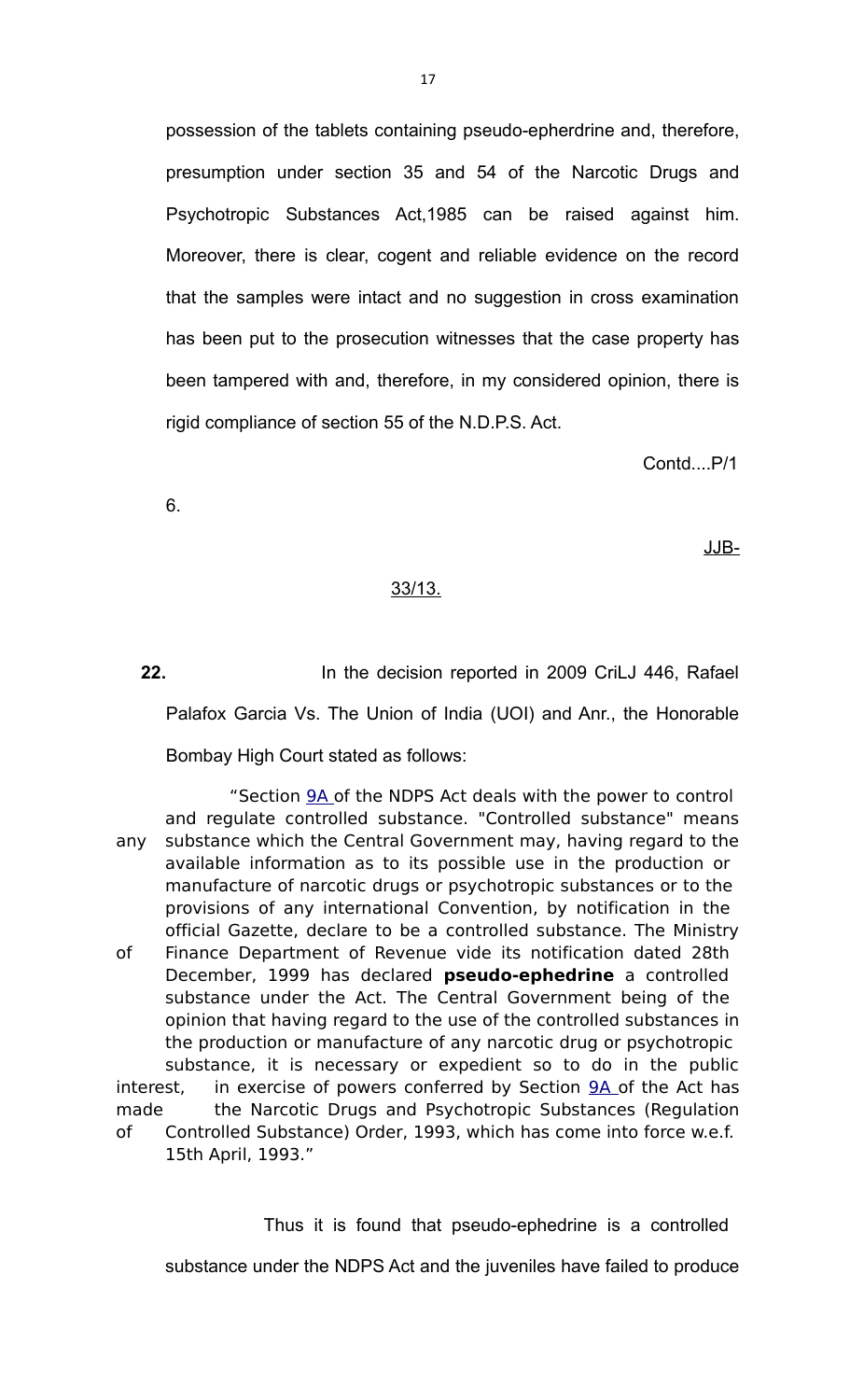any permit or license to possess the said substance. and thus, the prosecution has proved the case against the accused beyond any manner of doubt for the contravention of the provisions under section 9 A of the N.D.P.S. Act.

**23.**In the result, I find that the prosecution has proved the case against the juveniles U/S.25-A of NDPS Act beyond all reasonable doubts. The prosecution has failed to prove its case against juveniles U/S.29 of NDPS Act and they are hereby acquitted from the sec.29 of NDPS Act levelled against them.

Contd....P/1

7.

JJB-

## 33/13.

**24.** On the point of sentence, the juveniles are heard. The Board has also gone through the Counseling Reports of the juveniles submitted from the Observation Home, Boko. It is found that the juveniles are studying in School. Upon going through the Counseling reports and hearing the juveniles, the Board has decided to pass an order directing all the three juveniles namely Sri Papuia Hamar, Sri Rama Chinzer and Sri Rinhgeta Zathing to be sent to a Special Home for a period of 1(one) year under Section 15(g) of the Juvenile Justice (Care and Protection of Children) Act, 2000. Considering that the juveniles are students, the Board has decided to reduce 3(three) years period of staying in the Special Home as per provision of Section 15(g) of the Act to 1(one) year. The period from which all the three juveniles were kept in the Observation Home, shall be set off from their period of stay in the Special Home. Accordingly this case is disposed of.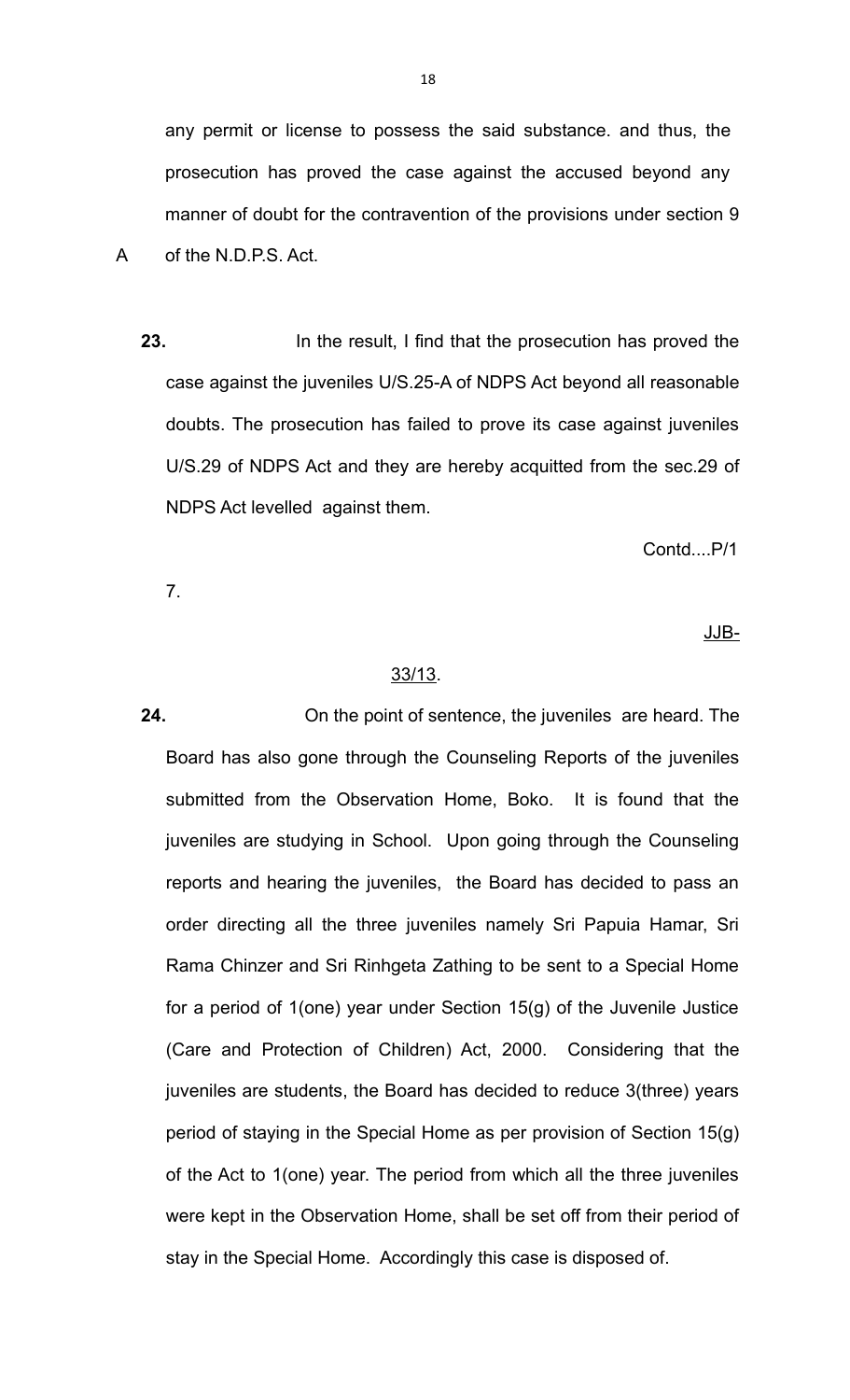**25.** Let a copy of this Judgment be furnished to the juvenile at free of cost.

**26.** The Judgment is given under my hand and seal of the Board on this **24th day of July, 2014.**

> Sd/- (Smt. N. Talukdar)  **Principal Magistrate J.J.B, Bongaigaon**

 $S$ d/-(Sri Dulal Chadra

> **Member J.J.B, Bongaigaon**

> > Contd....P/18.

JJB-33/13.

 Sd/- (Smt. Ranu

 **Member J.J.B, Bongaigaon**

*Dictated and Corrected by me…….*

 Sd/- (Smt. Nirmali Talukdar)  **Principal Magistrate J.J.B, BONGAIGAON.**

Basak)

Choudhury)